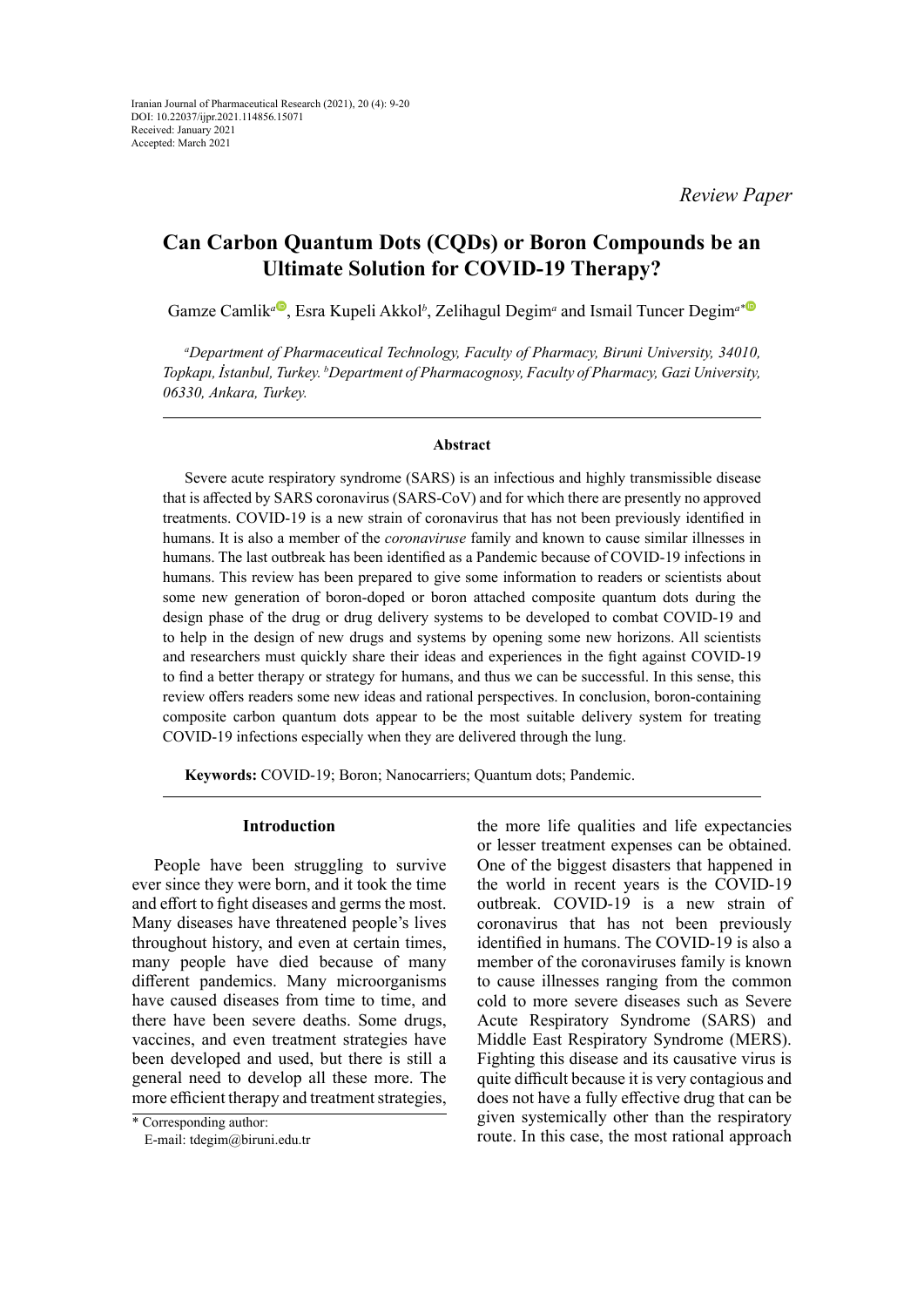is to develop the possibilities we have, in other words, to combat this virus with the possibilities we have. In fact, if we carefully evaluate the COVID-19 virus, we can see that it settles in the lungs and causes death by causing damage there. Therefore, a good idea may be to try blocking the virus settling in the lungs as a starting point. The other important issue is the size of the virus. It is reported to be about 120 nm (1). It will not be wrong to think that if such a small virus is to be dealt with, the drug delivery system should also be of this size or smaller. At this point, quantum dots appear in our scientific scene to be discovered and used in COVID-19 treatment. However, many known quantum dots (CdSe or CdTe) are small (1-10 nm), highly toxic due to inherently containing cadmium (2), and it is wiser to use them in a short period of time at low doses in diagnosis rather than as a drug or drug carrier. However, the introduction of new generation non-toxic, composite carbon quantum dots and their potentials against viruses or as a drug or delivery systems are presented in this review. Besides, some of the boron's superior properties are given in this review.

#### **COVID-19 infections**

Coronaviruses (CoV) are members of a large family of viruses, and in general, cause quite severe infections in the community, such as the common cold, self-limiting mild infection symptoms, MERS or SARS (3).

There are several subtypes of coronaviruses (HCoV-229E, HCoV-OC43, HCoV-NL63, and HKU1-CoV) found in humans, and they can easily be transmitted from one person to person. These virus subspecies that circulate among humans can cause colds. However, there are many coronavirus subspecies in animals, and these can be passed to humans and cause severe disease. As a result of detailed research, it has been revealed that SARS-CoV's can be transmitted to humans from musk cats, and MERS-CoV can be transmitted from singlehumped camels (4).

SARS-CoV emerged as a previously unknown virus but in 2003 as the first international health emergency case of the 21st century, causing hundreds of people to die. MERS-CoV, which has not been shown in humans or animals before. Ten years later,

the first coronavirus was described in humans in Saudi Arabia in September 2012. However, it was later revealed that the first cases were actually in Zarqa, Jordan (4).

On December 31, 2019, the WHO in China Country Office reported some pneumonia cases with an unknown etiology in Wuhan, China's Hubei province. On January 7, 2020, the causative virus was identified as a new coronavirus (2019-nCoV) that was not previously detected in humans. Later, the name of the 2019 nCoV disease was accepted as COVID-19, and the virus was named SARS-CoV-2 due to its similarity to the SARS-CoV (5-7).

The WHO categorized the COVID-19 epidemic as an international public health emergency on January 30. The global epidemic (pandemic) was announced on March 11 due to the incidence and severity of diseases in 113 countries. The first outbreak was started in China (8).

The virus that causes COVID-19 is mainly transmitted through droplets generated when an infected person coughs, sneezes, or exhales. These droplets are too heavy to hang in the air and quickly fall on floors or surfaces. Any person can get infected by breathing -containing air or if they are close to someone with COVID-19. It is also possible to get contaminated by touching contaminated surfaces and then touching the eyes, nose, or mouth  $(9)$ .

Many articles deal with treatment difficulties, side effects, potentially detrimental, and irreversible complications for COVID patients (10). Although personal hygiene has a crucial role in preventing an infection from others and washing hands with soap frequently or using hand sanitizers are the basic preventive measures COVID-19 is still a very contagious disease (11). Moreover, this disease is a disease that is very difficult to treat once the infection has started and is very contagious. Severe acute respiratory syndrome (SARS) is a respiratory disease that occurs with the COVID-19 virus, and the disease that has spread to many countries has affected many people (12, 13). COVID-19 is most often transmitted through the respiratory tract (14, 15). People who have the infection became ill after short days of incubation. Many of these patients possibly will be in a critical stage. They will probably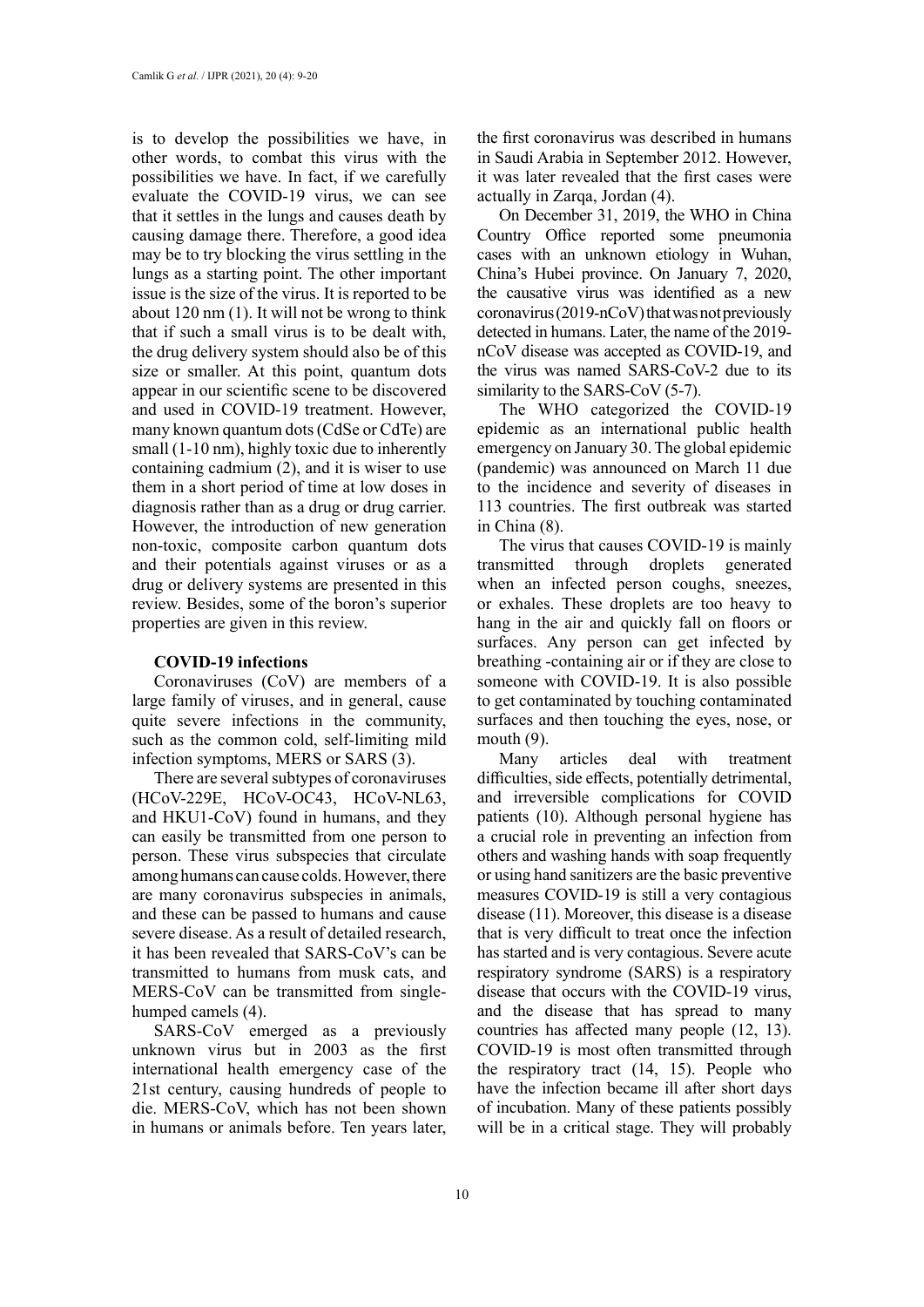need to be in intensive care. This can pose a major challenge for limited hospital resources and capacities in the case of a sudden spike in infections. The biggest problem encountered in the treatment is that there is no effective drug or vaccine for a complete or definitive solution.

#### *Strategy for the therapy and rationale*

Currently, only a few drugs are officially available to treat COVID. Ribavirin was initially used, but it turned out to be an almost ineffective drug and shows serious side effects (16, 17). Interferon was initially reported to exhibit an anti-COVID-19 effect (18), and glycyrrhizin was also found to be effective (19), but then the hope for them lost rapidly. Although some antimalarial drugs such as hydroxychloroquine or some antiviral drugs like favipiravir or remdesivir are recommended, the exact effect has not been revealed. For instance, remdesivir is an antiviral drug targeting a range of viruses. In fact, it was originally developed to treat hepatitis C and a cold-like virus called respiratory syncytial virus (RSV) over a decade ago. Remdesivir was not effective on COVID-19 disease, but it may affect the other viruses. According to the recent NIH reports, the latest findings show that remdesivir alone cannot provide sufficient treatment for COVID-19 infected patients but does provide some benefit (20).

At the same time, some drugs that inhibit the entry of the virus into the cell have been developed, for example, a new class of virus entry inhibitors has been developed for human immunodeficiency virus (HIV) (21, 22), and one of them, enfuvirtide, is now being tested in the clinic (23, 24). For the respiratory syncytial virus (RSV) entry blockage, small molecules coded RFI 641 (25, 26) and VP-14637 (27) were developed. Entry inhibitors, signaling peptides (28, 29), *n*-docosanol (30), and FGF4 for the herpes simplex viruses are still developing. There are few attempts to use the repurposed drugs, but none is good. In short, there is still a general need that the more effective treatment and the more potent drug and delivery system should be found.

# *Finding an effective drug or a better delivery of the known drug*

The real problem starts right here. If we

consider all the processes for drug discovery or development for a new formulation or licensing processes, we do not have enough time to complete all these processes, and exploring or finding a new drug may not be possible within a short time. A recent report published by the Tufts Center for the Study of Drug Development (TCSDD) pegs that the cost of developing a prescription drug that gains market approval can be around \$2.6 billion considering an increase in inflation rate in 2003. TCSDD's finding, a bellwether figure in the drug industry, is based on an average outof-pocket cost of \$1.4 billion and an estimate of \$1.2 billion in returns that investors forego on that money during the 10-plus years a drug candidate spends in development (31). The center's analysis drew from the information provided by 10 pharmaceutical companies on 106 randomly selected drugs first tested in humans between 1995 and 2007. This study concludes that another \$312 million is spent on post-approval development—studies to test new indications, formulations, and dosage strengths—for a life-cycle cost of \$2.9 billion. The virus is always ahead of us. Therefore, some scientists say that an effective vaccine should be developed. However, biological variations between the immune system and humans may not allow us to do this. For this reason, we should focus our attention in a way that rather rapid results and make an effective war with the weapons we already have. What we need to consider here is that to determine what potential and effective strategy we have. At this point, we can realize that we focus on an erroneous strategy for effective therapy. It is an important point that choosing the correct path and the target. It may perhaps not a correct approach to give the drug orally or systematically and expecting it to reach an adequate concentration in the lung. Because, in this case, both higher doses have to be used and it should wait a long time for the drug to reach a sufficient concentration in the affected area. Meanwhile, the virus continues to work and be harmful. Moreover, hypersensitivity reactions and cytokine storm syndrome can carry the treatment to very negative points due to overdose. At this point, local targeting with a lower dose may be a good solution. Administration of drugs by inhalation can be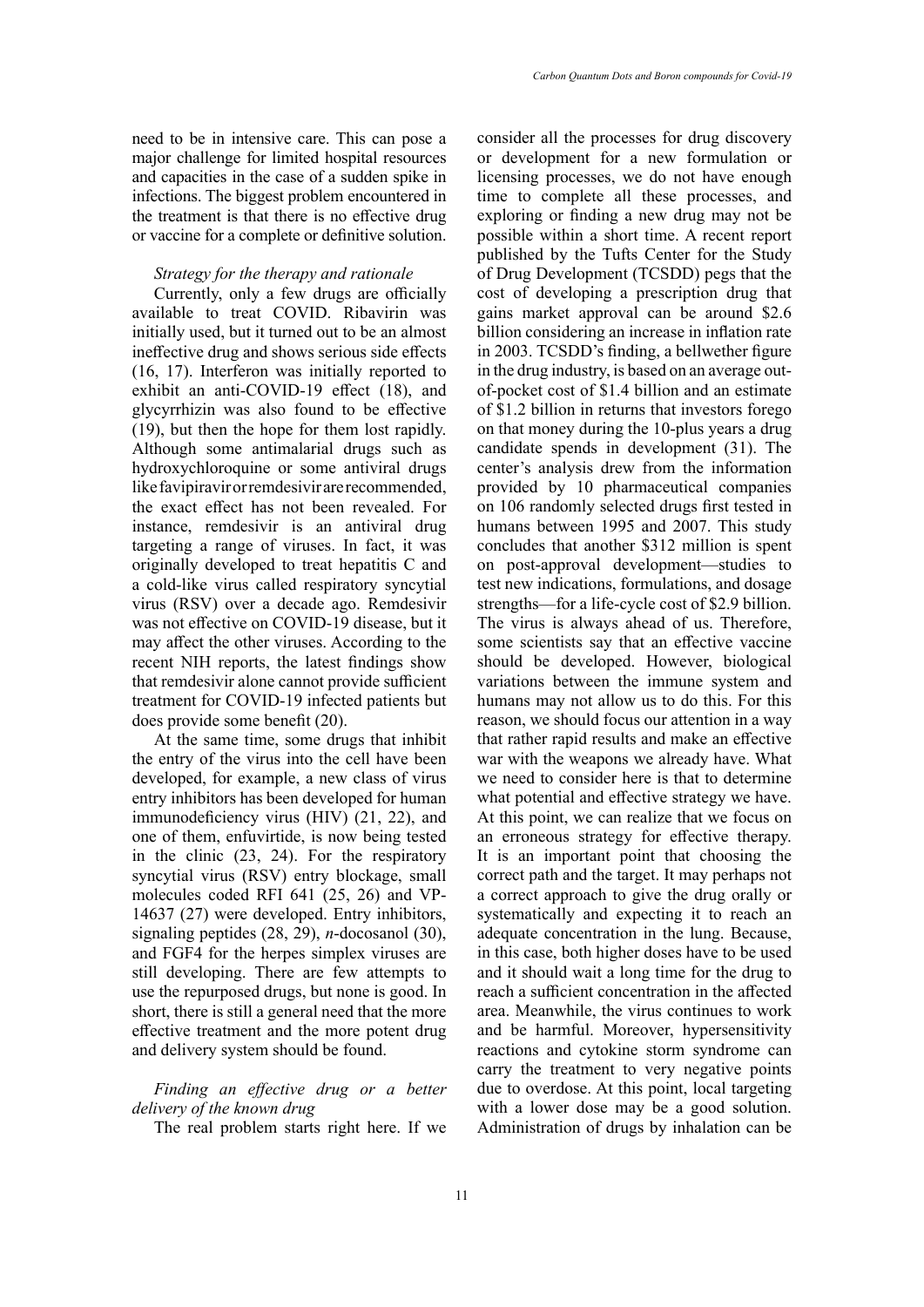an important advantage here.

At this point, we need to develop a new drug delivery system. As a matter of fact, this disease is a lung disease. Most of the deaths occur due to the impaired function of the lung. In other words, the target organ for effective therapy should be the lung. Orally or systemically given drugs can reach a sufficient concentration in the lung after a specific time. The virus infection spreads rapidly and invades the lung cells in a short time. Sudden death can happen. There is no time to waste and jeopardize the health of patients. For this reason, it would be pretty advantageous if that delivery system that can be delivered the drug directly to the lung. Therefore, the basic strategy should be to use a drug delivery system targeted to the lung. However, this cannot be like asthma and carrier systems in COLD (Chronic Obstructive Lung Diseases) or conventional inhalation products used in asthma or solid lactose particles because the particle sizes of the systems or carriers (like lactose) are around 1 to 5 micrometers (32-34). These particle sizes are not suitable to deliver the drug to the deeper part of the lung. However, COVID-19 infection involves the lung epithelium at the alveolar level. For this reason, the droplet or the particle size of the carrier system should be much smaller. Our current knowledge can make us think that if the particles delivered to the lung are too small, they are more likely to be expelled or cleared by an exhalation. Current reports indicate that smaller particles can reach the alveoli (32- 34). So, the system should have an optimum particle size, which can be monitored, easily passed through cell membranes, or it can transport the drug to this target area perfectly. At this point, quantum dots appear as a very suitable carrier nanoparticular system.

#### *Quantum dots*

Quantum dos (QDs) are like a tiny crystal cage with a few to thousands of atoms. Although they can accommodate up to thousands of atoms, most of the synthesized QDs are usually within the size of 2-15 nanometers (10-75 atoms). QDs can be obtained from the compounds of the periodic table II-VI, III-V group. It is possible to obtain QDs from almost all semiconductor-metal

compounds. QDs have been produced from CdSe, InAs, CdS, GaN, InGeAS, CdTe, PbS, PbSe, ZnS, and ZnO. The reason they are called QDs is that the bandgap can be changed by changing its dimensions. In other words, size is a controllable parameter in QDs, and when this feature is combined with the effect of quantum confinement, quantum dots can gain some extraordinary optical and electrical properties (35). Because with the change of the dimensions of the QDs, the color of the emitted light changes with the effect of quantum restriction. While the smallest size QDs look blue, large QDs emit red light (36) (Figure 1).

As a result, it is a controllable process to excite and make them emit light at all frequencies which can be seen with QDs, and even it is possible to get infrared emission. In this way, QDs have a great potential for medical therapies, imaging processes, LEDs, solar panels, electronic and computer applications. QDs have been started using extensively in medicine or pharmacy, especially in recent research, in the adequate transportation of drugs, their targeting, and especially in the treatment of cancer (37).

# *Safety concerns with QDs*

Quantum dots generally have a very toxic effect since they are made up of metal atoms. Even though the quantum point, which has very superior properties, is generally made, their toxicity could not be reduced, which is a significant problem. The ultimate effect and the real biodistributions or changes of biodistributions of QDs in the body when some conditions change are not fully understood and determined yet. At this stage, carbon quantum dots (CQDs) appear to be the safest nanoparticles to be used for medical purposes. In recent years the production and preparation methods of CQDs have been proposed. The very futuristic usage of CQDs has been shown in the literature. Carbon materials, including CQDs are generally accepted as safe to be used. Carbon materials are also adsorptive material, which is useful for delivering the drug molecule by simple adsorption and subsequent desorption. If the carbon material is good enough to carry, the drug molecule can be released at the site of action by desorption.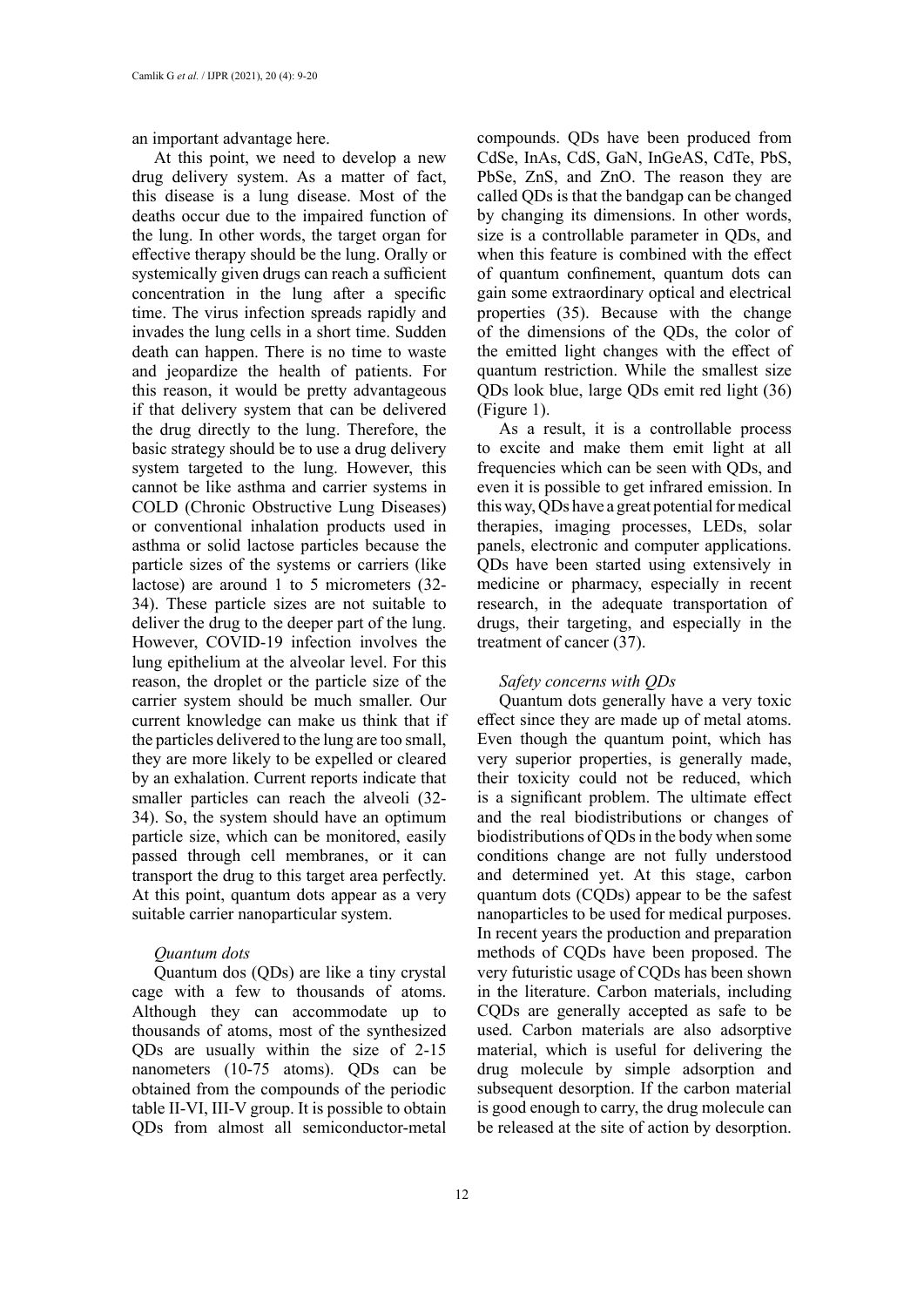

It is a rather easy procedure and the material is known to be safe. The only problem is the size of the carbon material because many times the material is safe when it is in bigger form but it can be very toxic if it is in nanometer size. Besides many other particulate products, nanoparticles (NPs) have been widely used in diverse food fields, including food processing, safety assessment, packaging, and nutrition delivery (38, 39). These NPs may potentially enter the body via several different routes of inhalation, ingestion, or uptake through the skin (40). All these show some nanoparticles may be safe. It is very interesting that when NPs are exposed to biological fluids or when they enter the body, they will probably be covered immediately with the protein or they are claimed to be covered and form a kind of protein coronas on the nanoparticles (41, 42). This indicates the affinity of nanoparticles to protein. If NPs are smaller and this version of nanoparticles can be QDs. The attraction of protein to the QDs maybe even more. The interaction between nanoparticles and protein also affects the toxicity (43, 44). The formation of the protein nanoparticle complex depends on size, chemical composition, and surface characteristics (45). S Hu *et al.* reported that carbon material (graphene oxide) can form a complex with 10% fetal bovine serum, thus mitigating the cytotoxicity (46). Coating graphene oxide with bovine serum albumin significantly attenuated its toxicity.

The food-borne CQDs have been found in roast salmon after the flesh of fish was heated at about 200  $\degree$ C for 50 min (47). When roast salmon is consumed, the CQDs are inevitably

e and the material is transferred into the circulatory system. It is possible to get CQDs when we eat roasted salmon. These CQDs may not be very dangerous. These food-borne CQDs might encounter various kinds of serum proteins and be absorbed by these proteins via interactions of the functional groups (48). Among the serum proteins, human serum albumin (HSA) is the principal soluble protein constituent (40 mg/mL) in human blood plasma with many physiological functions (49) and it has been shown that CQDs can really interact with proteins in the body45. The formation of the human serum albumin (HSA) and CQDs complex like a corona from roast salmon and biological effects, including acute toxicity in mice have been investigated. The HSA-CQD complex has been introduced because of the static binding mechanism (50). The HSA-CQD complex is mentioned to have entered the cytoplasm and they were found to be present in lysosomes or autolysosomes. The HSA coronas reported to mitigate the cytotoxicity of CQDs from 18.65% to 9.26%, and the energy metabolism was rectified from glycolytic to aerobic metabolism (51). This shows the detoxification mechanism and the affinity of proteins to the CQDs. The COVID virus has proteins (S1 and S2) to bind to the receptor to enter the cell. It has been reported that if S proteins are blocked with a molecule it can be used for preventing the host cells from COVID entering (51). If CQDs are not very toxic and if we still consume them without noticing and having no toxicity problem, they may be useful for preventing COVID infections. Because CQDs are capable of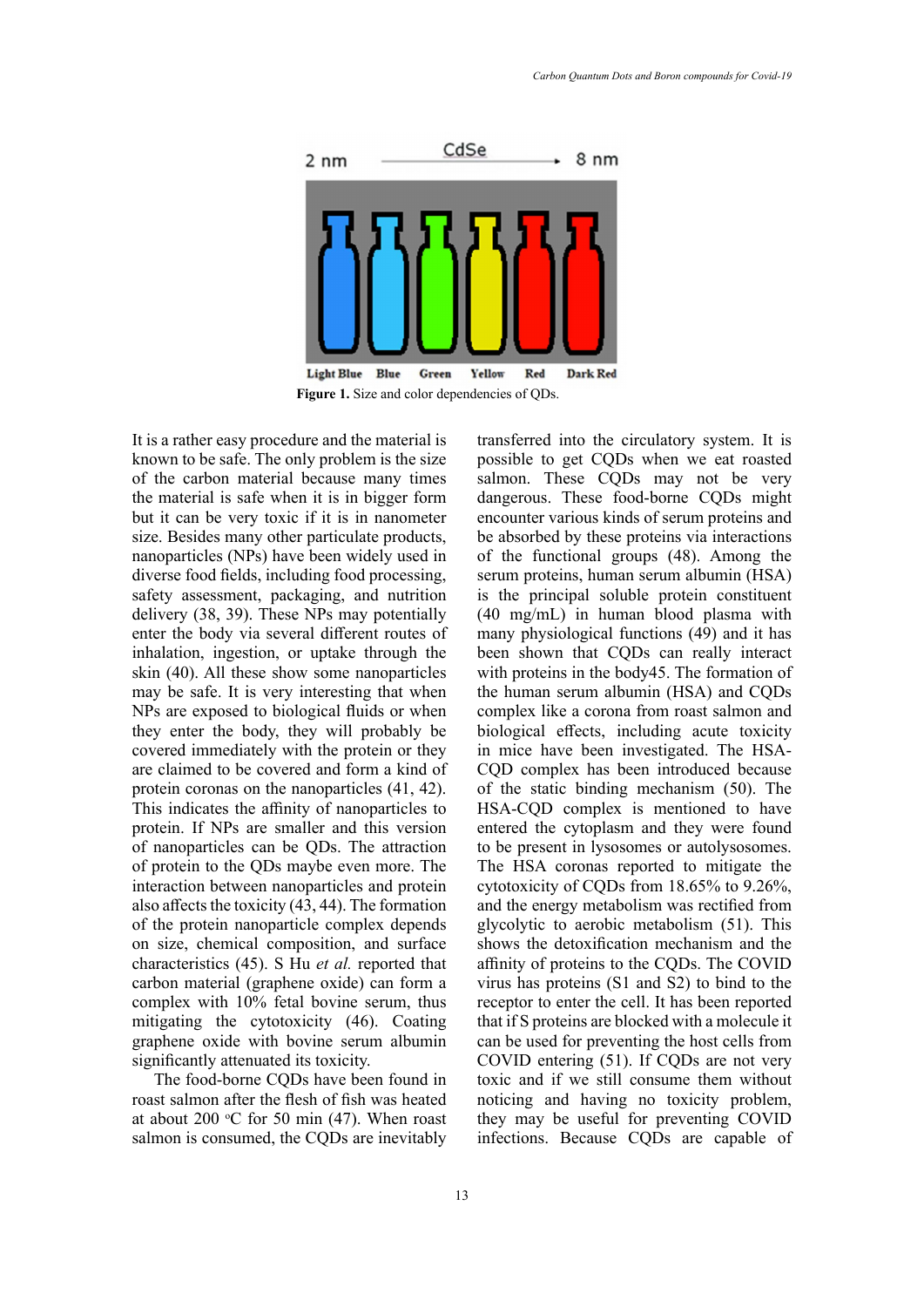interacting with proteins and the coronavirus has a protein to enter the cell; we may be able to stop the virus using CQDs. It was indeed a very interesting study that showed QDs made from tea leaves lay waste to lung cancer cells (52). Their research confirmed previous evidence that tea leaf extract can be a non-toxic alternative to making QDs using chemicals. The cadmium sulfur (CdS) quantum dots derived from tea leaf extract reported to show exceptional fluorescence emission in cancer cell bioimaging compared to conventional CdS nanoparticles (52) but Cd is still not very good to use being quite toxic even carcinogenic element. However, all these show us quantum dots can be a good alternative for the therapy of lung diseases reminding COVID-19.

At the same time, there is another fascinating paper appearing in the literature highlighting the positive effect of functional CQDs as medical countermeasures to human coronavirus (53). Researchers produced a series of functionalized CQDs. They tested their functionalized CQDs in terms of antiviral activity. It was very interesting that all boron functionalized CQDs were found to be antiviral. Moreover, when they functionalized their CQDs with amino boronic acid they found that the antiviral effect was maximum  $(EC50 = 5.7$  mcg/mL). Authors claim that the underlying mechanism of action of these CQDs can be revealed to be inhibition of virus entry that could be due to the interaction of functional groups of the CQDs with virus entry receptors inhibition; the activity was reported to observe at the viral replication step (53). If the boron-containing CDQs are effective for the therapy of COVID-19, boron compounds or boron doped CQDs may be a better alternative.

# *Boron compounds and composite CDQs (CCQDs): Boron doped CQDs*

For years, boron and its compounds have been used in the medical and pharmacy area for antiseptic or antiviral purposes. The safety aspect of the use of boron or boric acid was tested long ago (54). Boron containing wateremulsifying ointments for napkin area hygiene has been investigated and reported that lack of absorption was observed from the napkin area of babies (55), lack of absorption from was found even abraded skin areas of adults and very low *in-vitro* releases of boric acid to a dialysis system from such ointments have observed (56). The latter investigation also demonstrated a nearly quantitative elimination of an oral dose of boric acid either in aqueous solution or in a 3% water-emulsifying ointment in man over 96 h. and precise renal clearance determinations have been performed (57). The full pharmacokinetics of this compound has been determined (58). All these show that boron compounds can be excreted by urine and at doses, they are not very toxic. It is quite interesting that although boron offers a rare fantastic opportunity to design or explore and pioneer its utility in chemotherapeutics, boron has not been studied well, and in general it has not overlooked. The main reason for that is possibly a wrong common belief and it may be hard to get boron compounds easily to work with. In many countries, boric acid is known to be an ingredient of insect poisons. However, it has to be largely unfounded because the LD50 value of boric acid is around 2.7  $g$ / kg where table salt LD50 is 3g/kg in rats by the oral route (59). Moreover, boric acid has been used as a preservative in eyewashes or vaginal preparations and boron is also present in many fruits, vegetables, and some nuts at quite high concentrations. It has been found that we consume 0.3 to 4.2 mg of boron every day (60). All these show that boron is not an inherently toxic elements like mercury and boron can be tolerated quite well. In boron neutron capture therapy (BNCT) 100 mg/kg boron has been administered to the patients proving that it is safe (61).

## *Boron as a useful atom*

Boron is a simple and useful atom. Boron has a wide range of applications in drug discovery chemistry, materials science, energy research, electronics, and the life sciences. The chemistry of boron provides many opportunities. One of the reasons for this is its location in the periodic table of elements and its electronic structure. Boron places next to carbon in the periodic table, which causes boron to share some similarities with carbon but also possesses some important properties. The combination of these similarities and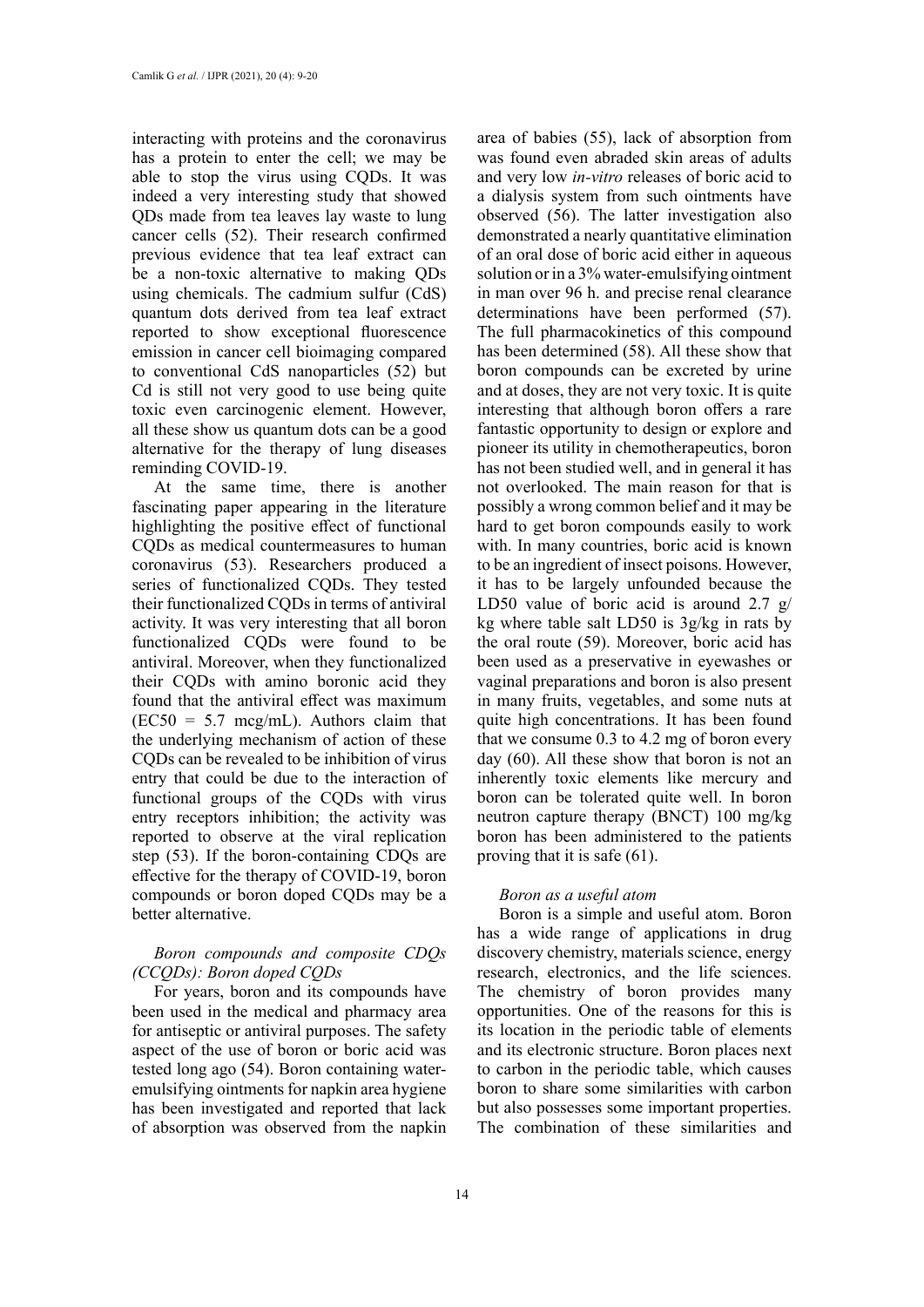differences gives boron its potential in drug discovery, design, and medicinal applications. In contrast to single boron atom compounds, boron atoms in boron clusters act in concert to create new qualities such as three-dimensional structures, aromaticity, hydrophobicity, and the formation of non-classical proton-hydride bonds. All make the boron atom unique (62). Boron can be reckoned as a similar but opposite atom of nitrogen that possesses a wide range of opportunities. Nitrogen is a Lewis base, but boron is a Lewis acid; boron has an empty p-orbital in which nitrogen has a full p-orbital (lone pair). Boron is electrophilic; where nitrogen is nucleophilic. Moreover, the empty p orbital can be occupied by a lone pair meaning that boron can form a dative bond with nucleophiles like nitrogen of enzymes, proteins, *etc.* (63).

There are some articles about boron derivatives and their antiviral activities in the literature. One of them published in Russia related to the antiviral effect of boron-adamantane complexes (64). Previously mentioned important research with functionalized CQDs with amino boronic acid decoration was found to have an antiviral effect because of boron and related group affinity to the amino group of S2 protein (53). This virus blocking effect can be seen because of that. The thing is that if we are going to fight this virus with the size of 100 to 120 nm (1), the pharmaceutical system should be suitable for this. At this stage, quantum dots having boron atoms appeared to be very good in size, and their functions and affinities to coronaviruses look quite acceptable. Boron has an antiviral effect in many forms, one literature mentions all these boron-containing compounds and their antiviral activity. Figure 2 summarizes the activity of boron doped CCQDs antiviral activity. The attraction between boron and amine groups makes a strong bond-like interaction and this protects virus entry by both blocking S2 protein binding and viral replication (53).

# **Administration way of drug formulation**

COVID-19 target is lung epithelial cells therefore, our target for stopping viral entry should be the epithelial surface of the lung. If it is the case, we can deliver the drug

formulation using an inhaler; drug formulation can be sprayed and delivered by inhalation. In this case, the drug formulation should be a solution, or dry powder can also be possible. The solution may be a bit better because, if a powder form of CCQDs is going to be used; the actual particle size will be quite small; in this case, particles can be reached to the deeper site of the lung; even maybe to alveoli, but they can be exhaled as well. If the sprayed form is applied to the lung by inhalation, the droplet size can be controlled better using a good spray head and pressure. Therefore, it can be sent to the site of action much better. When CCQDs reach the surface of the epithelial cells in alveoli, they can interact with COVID-19 viruses, block the adhesion, or even stop viral replication.

As mentioned earlier, CQDs are a new class of fluorescent carbon nanomaterials with an approximate size in the range of 2–10 nm. The majority of the reported review articles have discussed the development of the CQDs, especially for use in bio-imaging and chemical-/biological-sensing. However, there is still a severe lack of consolidated knowledge on the recently developed CQDs (especially doped/co-doped) and their therapeutic effects. However, there are a number of studies present in the literature indicating some recent developments in doped and co-doped CQDs using boron (B), fluorine (F), nitrogen (N), sulfur (S), and phosphorous (P) (65). The green synthesis methods of these borondoped CCQDs has been also introduced (66) but many extraordinary properties of these CCQDs still need to be discovered.

## **Hurdles and limitations for CCQDs for COVID-19 therapy**

Since the discovery of CQDs, several simple, low-cost, and efficient routes for the synthesis of CCQDs have been developed. This is in drastic contrast to the other expensive chemistry required to syntheses and for other fluorescent nanoparticles and the other QDs. The main hurdles during its synthesis are the reproducible physicochemical properties of CCQDs, their fluorescence properties, including photobleaching and photo-blinking, and chemical stability (67). Unfortunately, the other problem may be obtaining high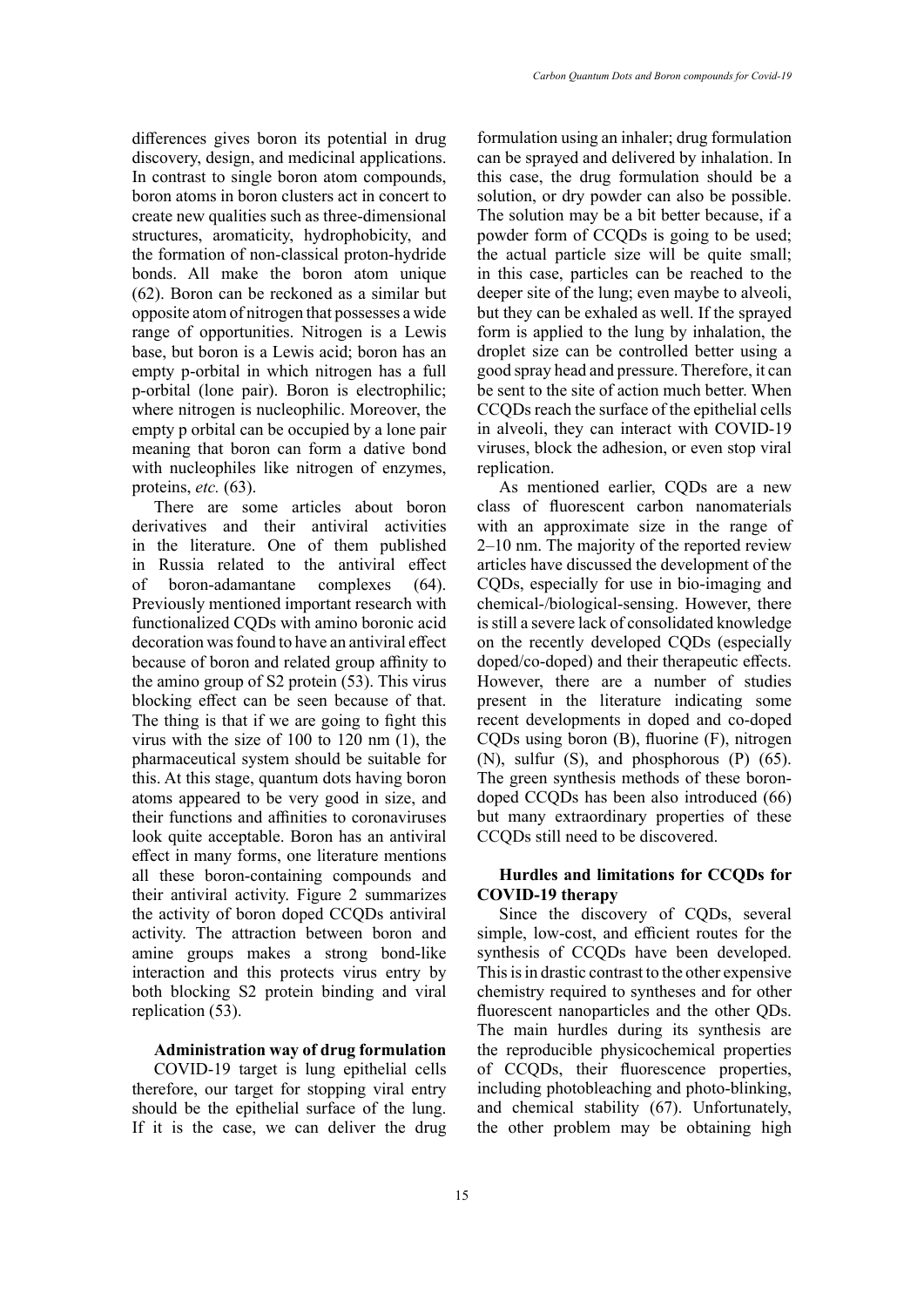



**B** 



COVID-19 viruses at the lung, at the entrance, at the cell surface. Blocking the viruses with boron doped CCQD results in no entrance when CCQDs were administered to the lung. (A) Normal circumstances; (B) When Boron doped CCQDs  $t_{\text{rel}}$  with boron doped CCQ results in no entrance when  $\alpha$ **Figure 2.** The proposed antiviral mechanism obtained with boron doped CCQDs. This figure shows the blockage of were administered to the lung.

quantum yields, which remain rare. Although significant findings have been reported concerning the applications of CQDs, their exact mechanism of cellular uptake and precise toxicological effect remain to be explained since the pharmacokinetics and bio-distribution of CCQDs are dependent on many known and unknown factors. CCQDs are so small and non-specific capturing can

be seen by macrophages, which can also affect their excretion route, circulation halflife, and these are still not fully determined yet (67). Cytotoxic effects of CCQDs have been waiting to be determined in detail. The development of CCQDs for drug delivery for human use is still in the midst; CQDs have already shown immense potential to play a big role in nanotechnology for the development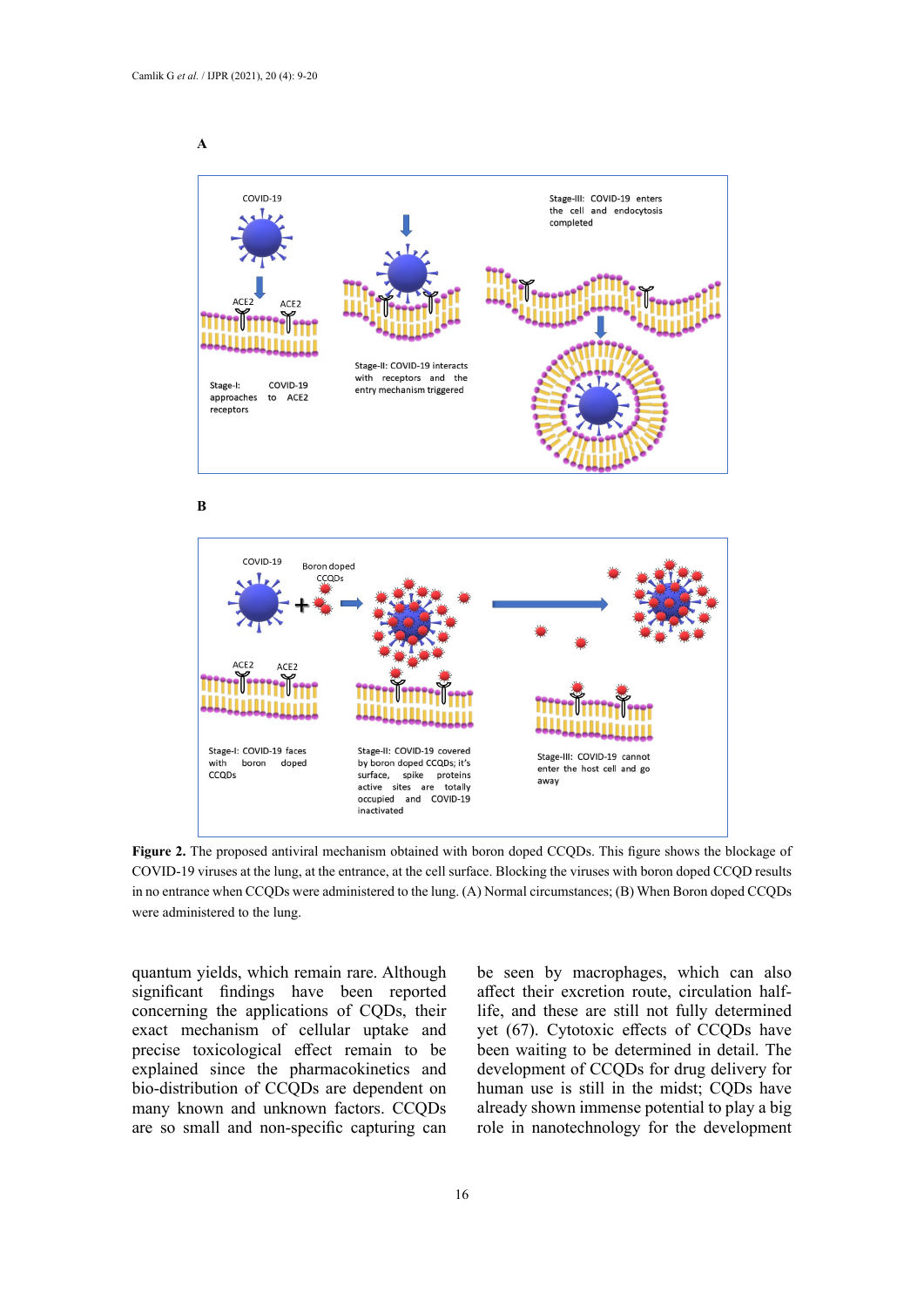of assays, sensors, bioimaging agents, drug carriers. Many optical and electronic properties of CCQDs and the biological effect after longterm usage are not well understood yet.

## **Conclusion**

All these theoretical aspects, experimental results show that boron-doped CCQDs may be a better drug or delivery system for effective and rational therapy alternatives for lifethreatening diseases, including COVID-19 infections. Especially, boron attached or boron-doped CCQDs appeared to be the most effective one. Delivering the drug with a delivery system to the lung in a spray form may be another alternative because the target is the epithelial surfaces of lung cells. The boron doped CCQDs (as a delivery system or a drug can simply be administered by inhalation of its sprayed solution. This may be a better strategy to stop viruses at the entering site. CCQDs may be a starting material to be developed more for various purposes. We strongly believe that these results and points of view can help readers to think through a new pathway. This may open a new window to fight other diseases with new or better strategies.

## **Author Contributions**

"Conceptualization, I.T.D.; collection of literatures, G.C, E.K.A., and Z.D.; review writing, study design, G.C., E.K.A., Z.D., and I.T.D.; editing, G.C., E.K.A.,Z.D., and I.T.D.

#### **Funding**

This research received no external funding.

## **Conflicts of Interest**

The authors declare no conflict of interest.

## **References**

- (1) Bar-On YM, Flamholz A, Phillips R and Milo R. SARS-Cov-2 (COVID-19) by the numbers. *eLife* (2020) 9: e57309
- (2) Gomes SAO, Vieira CS, Almeida DB, Santos-Mallet JR, Menna-Barreto RFS, Cesar CL and Feder

D. CdTe and CdSe Quantum Dots Cytotoxicity: A Comparative Study on Microorganisms. *Sensors.* (2011) 11: 11664–78.

- (3) Nicholls JM, Poon LL, Lee KC, Ng WF, Lai ST, Leung CY, Chu CM, Hui PK, Mak KL, Lim W, Yan KW, Chan KH, Tsang NC, Guan Y, Yuen KY and Peiris JS. Lung pathology of fatal severe acute respiratory syndrome. *Lancet* (2003) 361: 1773–8.
- (4) Liu DX, Liang JQ and Fung TS. Human Coronavirus-229E, -OC43, -NL63, and -HKU1 *(Coronaviridae). Encyclopedia Virol*. (2021) 2021: 428–40.
- (5) McMichael TM, Currie DW, Clark S, Pogosjans S, Kay M, Schwartz NG, Lewis J, Baer A, Kawakami V, Lukoff MD, Ferro J and Brostrom-Smith C. Epidemiology of Covid-19 in a long-term care facility in King County, Washington. *N. Engl. J. Med.* (2020) 382: 2005-11.
- (6) Drosten C, Gunther S, Preiser W, van der Werf S, Brodt HR, Becker S, Rabenau H, Panning M, Kolesnikova L, Fouchier RA, Berger A, Burguiere AM, Cinatl J, Eickmann M, Escriou N, Grywna K, Kramme S, Manuguerra JC, Muller S, Rickerts V, Sturmer M, Vieth H, Klenk DS, Osterhaus AD, Schmitz H and Doerr HW. Identification of a novel coronavirus in patients with severe acute respiratory syndrome. *N. Engl. J. Med.* (2003) 348: 1967–76.
- (7) Ksiazek TG, Erdman D, Goldsmith CS, Zaki SR, Peret T, Emery S, Tong S, Urbani C, Comer JA, Lim W, Rollin PE, Dowell SF, Ling AE, Humphrey CD, Shieh WJ, Guarner J, Paddock CD, Rota P, Fields B, DeRisi J, Yang JY, Cox N, Hughes JM, LeDuc JW, Bellini WJ, Anderson LJ and SARS Working Group. A novel coronavirus associated with severe acute respiratory syndrome. *N. Engl. J. Med.* (2003) 20: 1953–66.
- (8) Kopecki D, Lovelace B, Feuer W, Higginsdunn N. World Health Organization declares the coronavirus outbreak a global pandemic, March 11, 2020 (On line), Available from URL: [https://](https://www.cnbc.com/2020/03/11/who-declares-the-coronavirus-outbreak-a-global-pandemic.html) [www.cnbc.com/2020/03/11/who-declares-the](https://www.cnbc.com/2020/03/11/who-declares-the-coronavirus-outbreak-a-global-pandemic.html)[coronavirus-outbreak-a-global-pandemic.html.](https://www.cnbc.com/2020/03/11/who-declares-the-coronavirus-outbreak-a-global-pandemic.html)
- (9) Qing H, Li Z, Yang Z, Shi M, Huang Z, Song J and Song Z. The possibility of COVID‐19 transmission from eye to nose. *Acta Ophthalmol.* (2020) 98: e388.
- (10) Puthiyedath R, Kataria S, Payyappallimana U, Mangalath P, Nampoothiri V, Sharma P, Singh MK, Kumar K and Trehan N. Ayurvedic clinical profile of COVID-19 – A preliminary report. *J. Ayurveda Integr. Med.* (2020)
- (11) Stoler J, Jepson WE and Wutich A. Beyond handwashing: Water insecurity undermines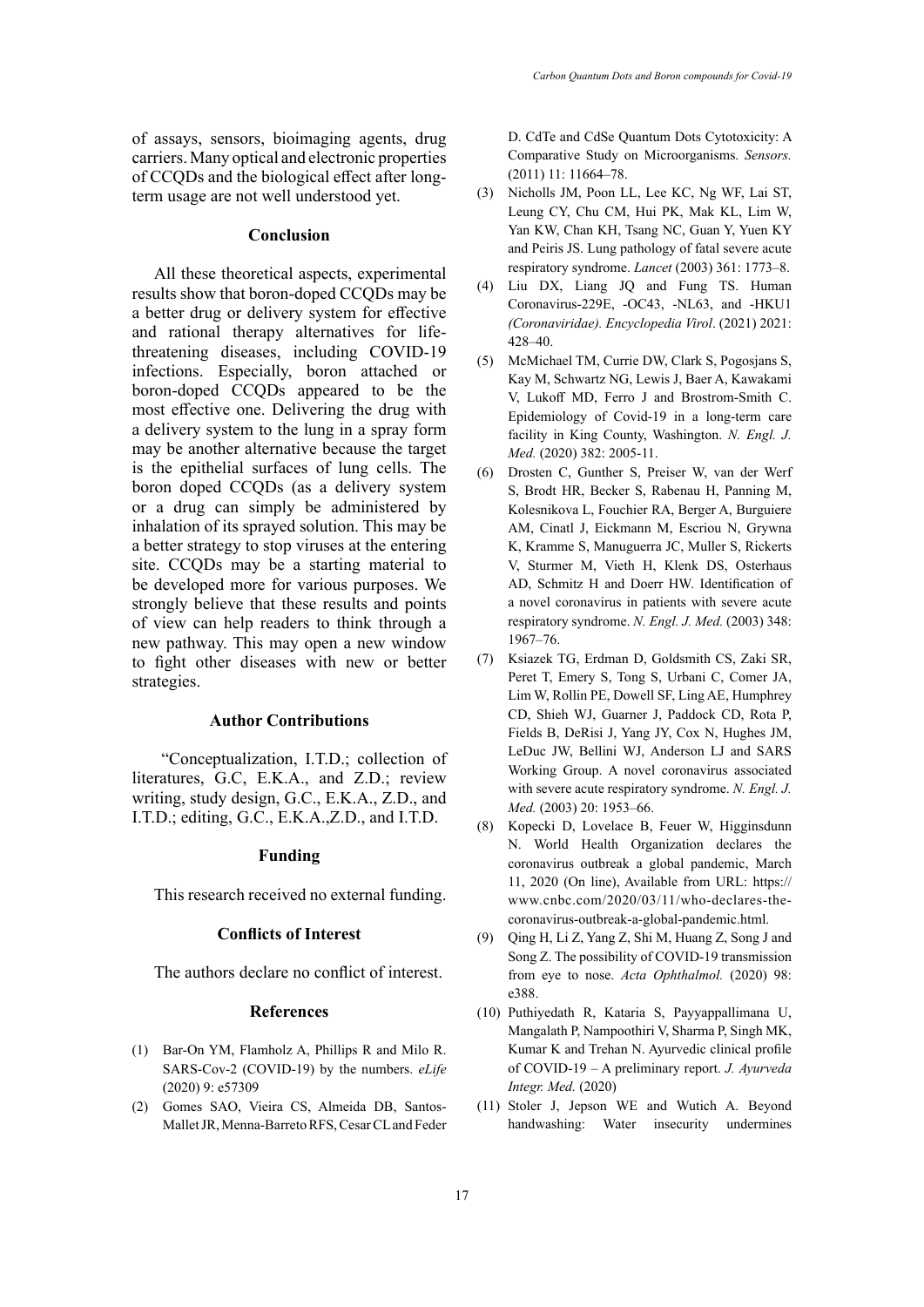COVID-19 response in developing areas. *J. Glob. Health* (2020) 10: 010355.

- (12) Deng H, Liu R, Ellmeier W, Choe S, Unutmaz D, Burkhart M, Di Marzio P, Marmon S, Sutton RE, Hill CM, Davis CB, Peiper SC, Schall TC, Littman DR and Landau NR. Identification of a major coreceptor for primary isolates of HIV-1. *Nature* (1996) 381: 661–6.
- (13) Douglas JL, Panis ML, Ho E, Lin KY, Krawczyk SH, Grant DM, Cai R, Swaminathan S and Cihlar T. Inhibition of respiratory syncytial virus fusion by the small molecule VP-14637 via specific interactions with F protein. *J. Virol.* (2003) 77: 5054–64.
- (14) Poutanen SM, Low DE, Henry N, Finkelstein S, Rose D, Green K, Tellier R, Draker R, Adachi D, Ayers M, Chan AK, Skowronski DM, Salit I, Simor AE, Slutsky AS, Doyle PW, Krajden M, Petric M, Brunham RC and McGeer AJ. Identification of severe acute respiratory syndrome in Canada. *N. Engl. J. Med.* (2003) 348: 1995–2005.
- (15) Tsang KW, Ho PL, Ooi GC, Yee WK, Wang T, Chan-Yeung M, Lam WK, Seto WH, Yam LY, Cheung TM, Wong PC, Lam B, Ip MS, Chan J, Yuen KY and Lai KN. A cluster of cases of severe acute respiratory syndrome in Hong Kong. *N. Engl. J. Med.* (2003) 348: 1977–85.
- (16) Van Vonderen MG, Bos JC, Prins JM, Wertheimvan Dillen P and Speelman P. Ribavirin in the treatment of severe acute respiratory syndrome (SARS). *Neth. J. Med.* (2003) 61: 238–41.
- (17) Knowles SR, Phillips EJ, Dresser L and Matukas L. Common adverse events associated with the use of ribavirin for severe acute respiratory syndrome in Canada. *Clin. Infect. Dis.* (2003) 37: 1139–42.
- (18) Cinatl J, Morgenstern B, Bauer G, Chandra P and Rabenau H. Treatment of SARS with human interferons. *Lancet* (2003) 362: 293–4.
- (19) Cinatl J, Morgenstern B, Bauer G, Chandra P and Rabenau H. Glycyrrhizin, an active component of liquorice roots, and replication of SARS-associated coronavirus. *Lancet* (2003) 361: 2045–6.
- (20) Bryant E. Final report confirms remdesivir benefits for COVID-19, NIH, October 20, 2020 (On line) Available from URL: [https://www.nih.gov/news](https://www.nih.gov/news-events/nih-research-matters/final-report-confirms-remdesivir-benefits-covid-19)[events/nih-research-matters/final-report-confirms](https://www.nih.gov/news-events/nih-research-matters/final-report-confirms-remdesivir-benefits-covid-19)[remdesivir-benefits-covid-19](https://www.nih.gov/news-events/nih-research-matters/final-report-confirms-remdesivir-benefits-covid-19).
- (21) Moore JP and Doms RW. The entry of entry inhibitors: a fusion of science and medicine. *Proc. Natl. Acad. Sci. U.S.A.* (2003) 100: 10598–602.
- (22) Este JA. Virus entry as a target for anti-HIV intervention. *Curr. Med. Chem.* (2003) 10: 1617– 32.
- (23) Imai M, Okda N and Okada H. Inhibition of HIV-

1 infection by an intramolecular antisense peptide to T20 in gp160. *Microbiol. Immunol.* (2000) 44: 205–12.

- (24) Kilby JM, Hopkins S, Venetta TM, DiMassimo B, Cloud GA, Lee JY, Alldredge L, Hunter E, Lambert D, Bolognesi D, Matthews T, Johnson MR, Nowak MA, Shaw GM and Saag MS. Potent suppression of HIV-1 replication in humans by T-20, a peptide inhibitor of gp41- mediated virus entry. *Nat. Med.*  (1998) 4: 1302–7.
- (25) Nikitenko YE, Raifeld AA and Wang TZ. The discovery of RFI-641 as a potent and selective inhibitor of the respiratory syncytial virus. *Bioorg. Med. Chem. Lett.* (2001) 11: 1041–4.
- (26) Razinkov V, Gazumyan A, Nikitenko A, Ellestad G and Krishnamurthy G. RFI-641 inhibits entry of respiratory syncytial virus via interactions with fusion protein. *Chem. Biol.* (2001) 8: 645–59
- (27) Douglas JL, Panis ML, Ho E, Lin KY, Krawczyk SH, Grant DM, Cai R, Swaminathan S and Cihlar T. Inhibition of respiratory syncytial virus fusion by the small molecule VP-14637 via specific interactions with F protein. *J. Virol.* (2003) 77: 5054–64.
- (28) Bultmann H and Brandt CR. Peptides containing membrane transiting motifs inhibit virus entry. *J. Biol. Chem.* (2002) 277: 36018–23.
- (29) Bultmann H, Busse JS and Brandt CR. Modified FGF4 signal peptide inhibits entry of herpes simplex virus type 1. *J. Virol.* (2001) 75: 2634–45.
- (30) Pope LE, Marcelletti JF, Katz LR, Lin JY, Katz DH, Parish ML and Spear PG. The anti-herpes simplex virus activity of n-docosanol includes inhibition of the viral entry process. *Antivir. Res.* (1998) 40: 85–94.
- (31) Mullin R. Cost to Develop New Pharmaceutical Drug Now Exceeds \$2.5B, November 24, 20145 (On line), Available from URL: https://www. scientificamerican.com/article/cost-to-developnew-pharmaceutical-drug-now-exceeds-2-5b/.
- (32) El-Sherbiny IM, El-Baz NM and Yacoub MH. Inhaled nano- and microparticles for drug delivery. *Glob. Cardiol. Sci. Pract.* (2015) 2015: 2.
- (33) Healy SM, Amaro MI, Paluch KJ and Tajber L. Dry powders for oral inhalation free of lactose carrier particles. *Adv. Drug Deliv. Rev*. (2014) 75: 32-52.
- (34) Tomasz G and Sosnowski TR. Formation of particles for dry powder inhalers. *Adv. Powder Technol.* (2014) 25: 43-55.
- (35) Degim IT and Kadioglu D. Cheap, Suitable, Predictable and Manageable Nanoparticles for Drug Delivery: Quantum Dots. *Curr. Drug Deliv.* (2013) 10: 32-8.
- (36) AOI (American Optronics Inc.) Engineering,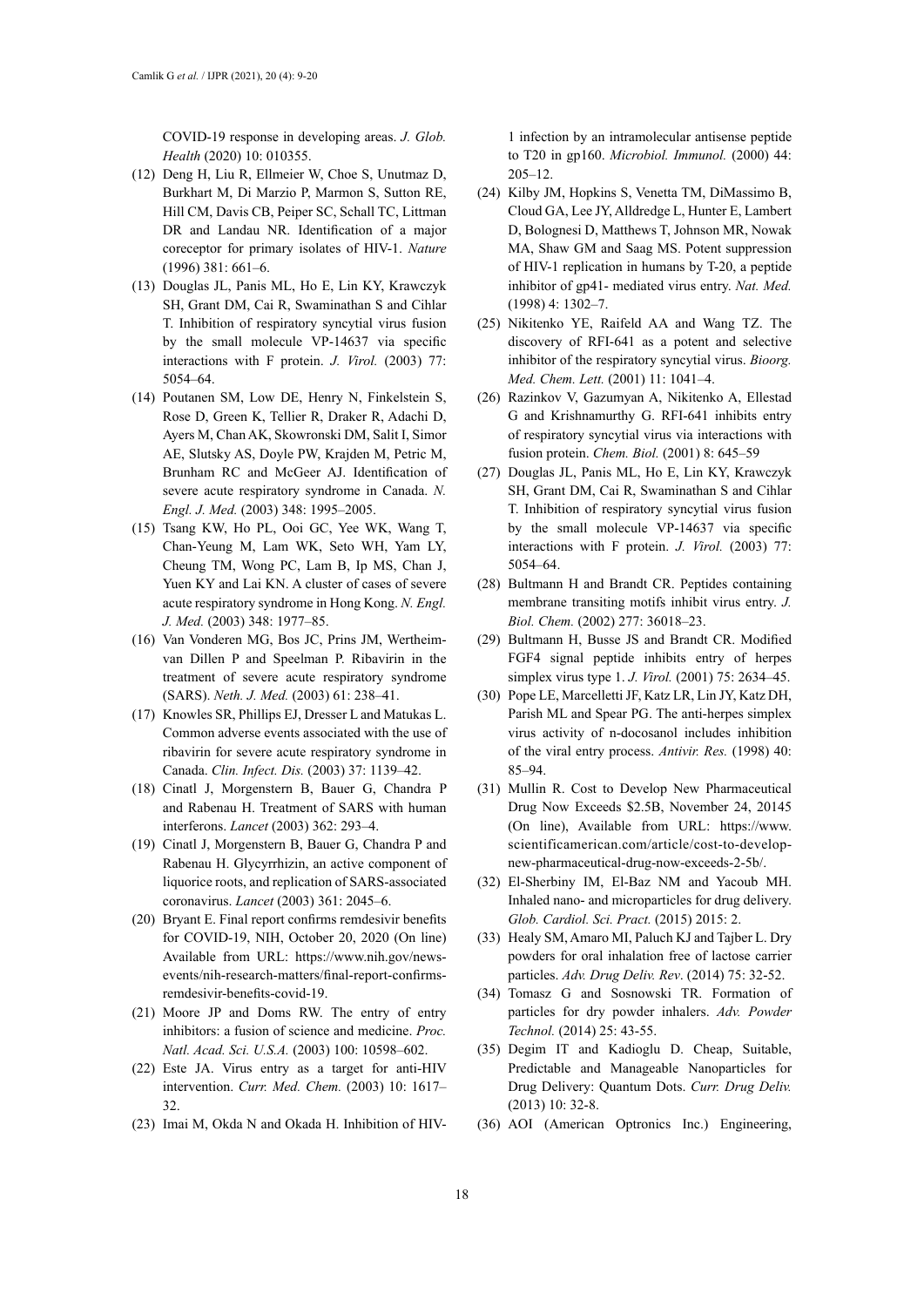Quantum dot. Available from URL: [https://aoi](https://aoi-display.com/AOI/quantum-dot/)[display.com/AOI/quantum-dot/](https://aoi-display.com/AOI/quantum-dot/) .

- (37) Fang M, Peng CW, Pang DW and Li Y. Quantum Dots for Cancer Research: Current Status, Remaining Issues, and Future Perspectives. *Cancer Biol. Med.* (2012) 9: 151–63.
- (38) Duncan TV. The communication challenges presented by nanofoods. *Nat. Nanotechnol.* (2011) 6: 683-8.
- (39) Bi J, Li Y, Wang H, Song Y, Cong S, Yu C, Zhu BW and Tan M. Presence and formation mechanism of foodborne carbonaceous nanostructures from roasted pike eel (*Muraenesox cinereus*). *J. Agr. Food Chem.* (2017) 66: 2862-9.
- (40) Martin L, Johannes S, Tommy C, Tord BR, Flanagan MB, Iseult L, Giuliano E and Kenneth D. The evolution of the protein corona around nanoparticles: A test study. *ACS Nano.* (2011) 5: 7503-9.
- (41) Yan Y, Gause KT, Kamphuis MMJ, Ang C, O'Brien-Simpson NM, Lenzo JC, Reynolds EC, Nice EC and Frank C. Differential roles of the protein corona in the cellular uptake of nanoporous polymer particles by monocyte and macrophage cell lines. *ACS Nano.* (2013) 7: 10960-70.
- (42) Huang R, Carney RP, Ikuma K, Stellacci F and Lau BLT. Effects of surface compositional and structural heterogeneity on nanoparticle protein interactions: Different protein configurations. *ACS Nano.* (2014) 8: 5402-12.
- (43) Chen D, Ganesh S, Wang W and Amiji MM. Role of surface chemistry on serum protein coronamediated cellular delivery and gene silencing with lipid nanoparticles. *Nanoscale* (2019) 11: 8760-75.
- (44) Chen D, Ganesh S, Wang W and Amiji M. Plasma protein adsorption and biological identity of systemically administered nanoparticles. *Nanomed.* (2017) 12: 2113-35.
- (45) Nayak PS, Borah SM, Gogoi H, Asthana S, Bhatnagar R, Jha AN and Jha S. Lactoferrin adsorption onto silver nanoparticle interface: Implications of corona on protein conformation, nanoparticle cytotoxicity and the formulation adjuvanticity. *Chem. Eng. J.* (2019) 361: 470-84.
- (46) Hu W, Peng C, Lv M, Li X, Zhang Y, Chen N, Fan C and Huang Q. Protein corona-mediated mitigation of cytotoxicity of graphene oxide. *ACS Nano.* (2011) 5: 3693-700.
- (47) Song Y, Wu Y, Wang H, Liu S, Song L, Li S and Tan M. Carbon quantum dots from roasted Atlantic salmon (*Salmo salar* L.): Formation, biodistribution and cytotoxicity. *Food Chem.* (2019) 293: 387-95.
- (48) Zhu RR, Wang WR, Sun XY, Liu H and Wang SL. Enzyme activity inhibition and secondary structure

disruption of nano-TiO2 on pepsin. *Toxicol. In Vitro* (2010) 24: 1639-47.

- (49) Arumugam SS and Malaichamy I. Comprehensive multispectroscopic analysis on the interaction and corona formation of human serum albumin with gold/silver alloy nanoparticles. *J. Phys. Chem. B* (2015) 119: 9461-76.
- (50) Song Y, Wang H, Zhang L, Lai B, Liu K and Tan M. Protein corona formation of human serum albumin with carbon quantum dots from roasted salmon. *Food Funct.* (2020).
- (51) Yi L, Li Z, Yuan K, Qu X, Chen J, Wang G, Zhang H, Luo H, Zhu L, Jiang P, Chen L, Shen Y, Luo M, Zuo G, Hu J, Duan D, Nie Y, Shi X, Wang W, Han Y, Li T, Liu Y, Ding M, Deng H and Xu X. Small Molecules Blocking the Entry of Severe Acute Respiratory Syndrome Coronavirus into Host Cells. *J. Virol.* (2004) 11334–9.
- (52) Fang M, Chen M, Liu L and Li Y. Applications of Quantum Dots in Cancer Detection and Diagnosis: A Review. *J. Biomed. Nanotechnol.* (2017) 13: 1-16.
- (53) Łoczechin A, Séron K, Barras A, Giovanelli E, Belouzard S, Chen YT, Metzler-Nolte N, Boukherroub R and Dubuisson J. Functional Carbon Quantum Dots as Medical Countermeasures to Human Coronavirus. *ACS Appl. Mater. Interfaces*  (2019) 11: 42964−74.
- (54) Friis-Hansen B, Aggerbeck B and Jansen JA. Unaffected blood boron levels in newborn infants treated with a boric acid ointment. *Food Chem. Toxicol.* (1982) 20: 451.
- (55) Stiittgen G, Siebel T and Aggerbeck B. Absorption of boric acid through human skin depending on the type of vehicle. *Arch. Derm. Res.* (1982) 272: 21.
- (56) Jansen JA, Schou JS and Aggerbeck B. Gastrointestinal absorption and *in-vitro* release of boric acid, from water-emulsifying ointments. *Food Chem Toxicol* (1983) 22: 49-53.
- (57) Farr LE, Konikowski T. The renal clearance of sodium pentaborate in mice and men*. Clin. Chem.* (1963) 9: 717.
- (58) Jansen JA, Andersen J and Schou JS. Boric acid single dose pharmacokinetics after intravenous administration to man. *Arch. Toxicol.* (1984) 55: 64-67.
- (59) Hadrup N, Fredericsen M, Sharma AK, Toxicity of boric acid, borax and other boron containing compounds: A review, *Regulatory Toxicology and Pharmacology* (2021) 121: 104873.
- (60) Rainey CJ, Nyquist LA, Christensen RE, Strong PL, Culver BD and Coughlin JR. Daily boron intake from the American diet. *J. Am. Diet Assoc.* (1999) 99: 335-40.